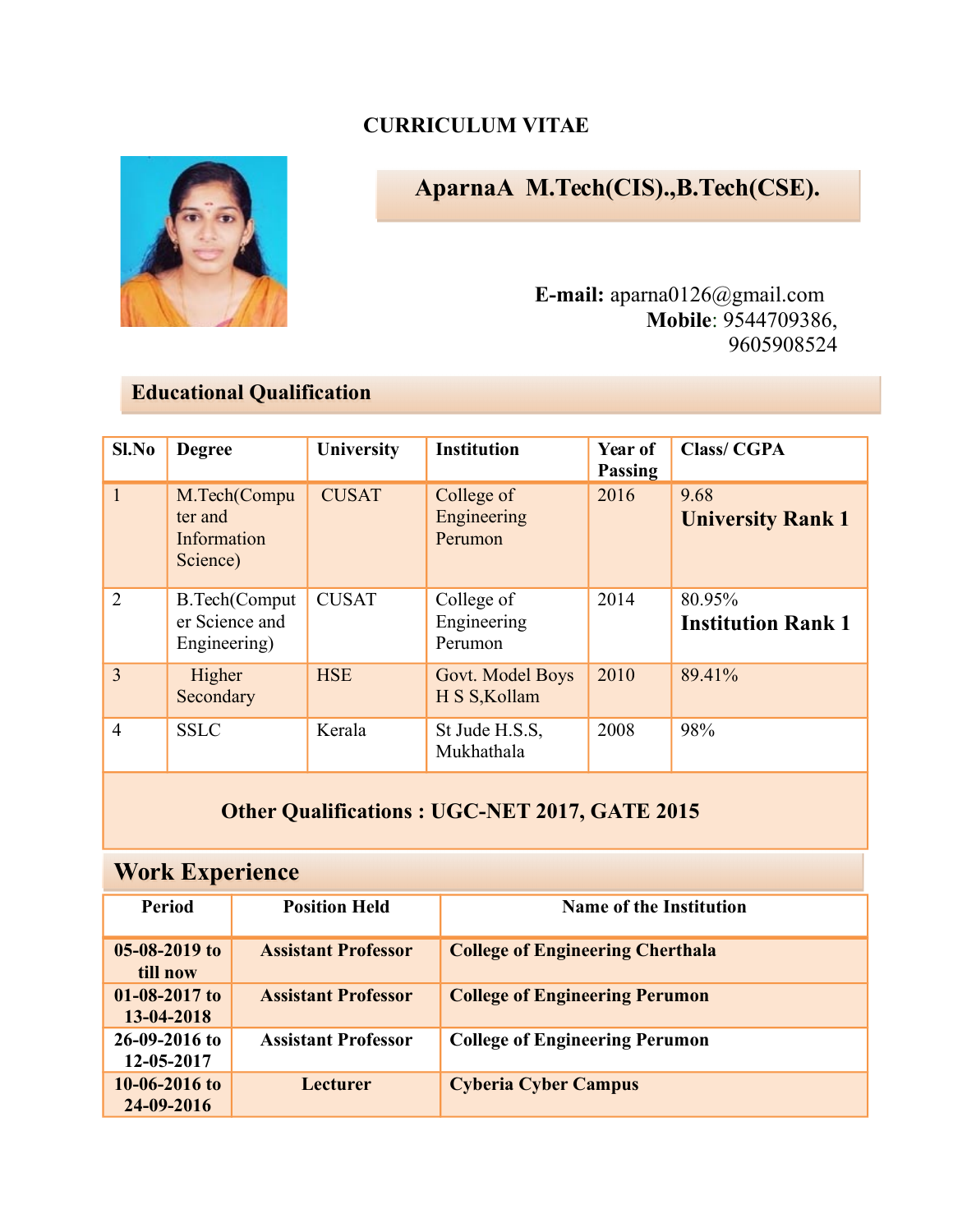| $02 - 05 - 2016$ to<br>09-06-2016   | Lecturer                                        | Polytechnic                           |  |
|-------------------------------------|-------------------------------------------------|---------------------------------------|--|
| $05-06-2014$ to<br>$30 - 05 - 2016$ | <b>Teaching</b><br><b>Assistantship(M.Tech)</b> | <b>College of Engineering Perumon</b> |  |
| Agademic Ducients                   |                                                 |                                       |  |

# **Academic Projects Academic Projects**

- Mini Project in ASP.net : *Subsidized Rationing System* Major Project in C#.net(B.Tech) : *CLOSER(Collaborative Locality-Aware Overlay*
- *SERvice).* Major Project in C#.net(M.Tech) : *Secure Key Generation over Noisy Audio Fingerprints with Intruder Detection*

#### **Paper Publications Paper Publications**

- Title: *Cryptographic Key Generation based on Contextual Information: A Review*
	- Journal: International Journal of Computer Applications
	- Year: 2016

#### **Conferences Conferences**

- *International Conference on Future Technology in Engineering(ICFTE 2016)*
	- Title: Secure Key Generation over Noisy Fingerprints with Intruder Detection
	- Year: 2016
- *International Conference on Electrical, Electronics, software and Communication Engineering*
	- Title: Secure Key Generation Using Contextual Audio with Intruder Detection
	- Journal: International Journal of Engineering Research in Computer Science and Engineering
	- Year: 2016
- *Advanced Informatics & Computing Technologies2016*
	- Title: Secure Key Generation Using Ambient Audio With Intruder Detection
	- Year: 2016

#### **Workshops and Courses attended Workshops and Courses attended**

| <b>Training Course</b>           | <b>Organization/Institution</b><br>conducted | <b>Period</b>      | No.of<br><b>Days</b> |
|----------------------------------|----------------------------------------------|--------------------|----------------------|
| <b>Oracle 11g Database: Data</b> | <b>Engineering Staff College</b>             | $22 - 2 - 2017$ to | 3                    |
| <b>Guard Administration</b>      | of India, Hyderabad                          | $24 - 2 - 2017$    |                      |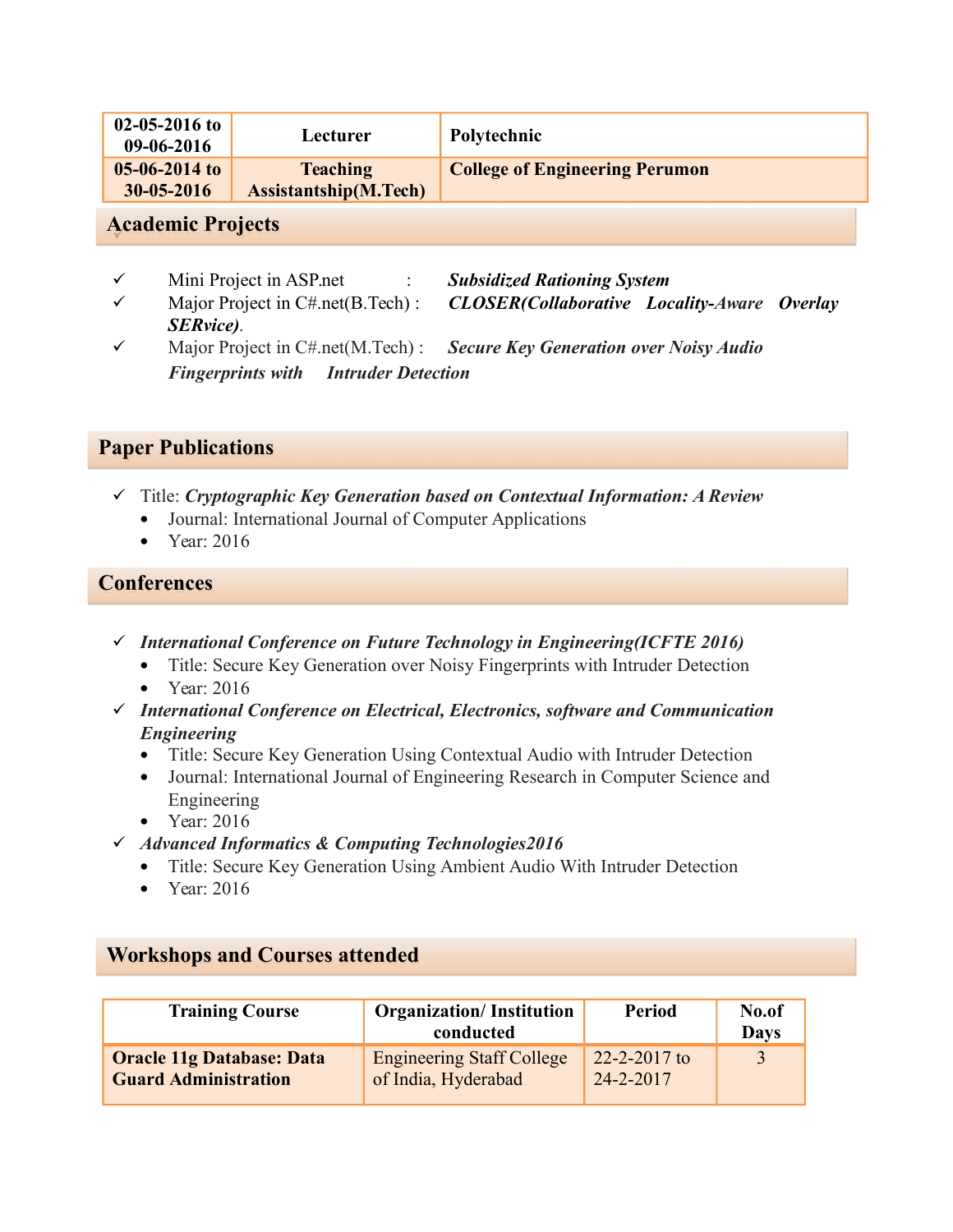| <b>Pedagogy Training</b> | Madras, Chennai | $23 - 3 - 2017$ to<br>$25 - 3 - 2017$ |  |  |
|--------------------------|-----------------|---------------------------------------|--|--|
|--------------------------|-----------------|---------------------------------------|--|--|

#### **Achievements Achievements**

- Earned prestigious "**CUSAT FIRST RANK HOLDER**" designation in M.TECH
- Got **Institute Rank 1** in B.TECH and received award for the same
- Have Qualified **NET 2017**
- Have Qualified **GATE 2015**
- Got Fee Waiver Merit Scholarship from AICTE for B.TECH
- Got state level  $8<sup>th</sup>$  rank in a scholarship exam in school level

#### **Grants Awarded Grants Awarded**

- Scholarship from AICTE for B.TECH
- Scholarship from TEQIP for M.TECH
- Kerala Hindus of North American Scholarship for B.TECH

#### **Personal Strength Personal Strength**

- Optimistic and always have an affirmative outlook.
- Able to work independently/Together in a team.
- Hardworking
- An extrovert and social person.

#### **Personal Profile Personal Profile**

| <b>Sex</b>               |                         | Female                                                    |
|--------------------------|-------------------------|-----------------------------------------------------------|
| Nationality              | ٠                       | Indian                                                    |
| Date of Birth            | $\bullet$               | 12/06/1992                                                |
| <b>Marital Status</b>    | ٠                       | Married                                                   |
| Languages                |                         | English, Malayalam, Hindi                                 |
| <b>Permanent Address</b> |                         | 'Souparnika', VadakkumkaraKizhakkecherry, Umayanalloor PO |
|                          | Kollam, Kerala, 691589. |                                                           |

#### **Declaration Declaration**